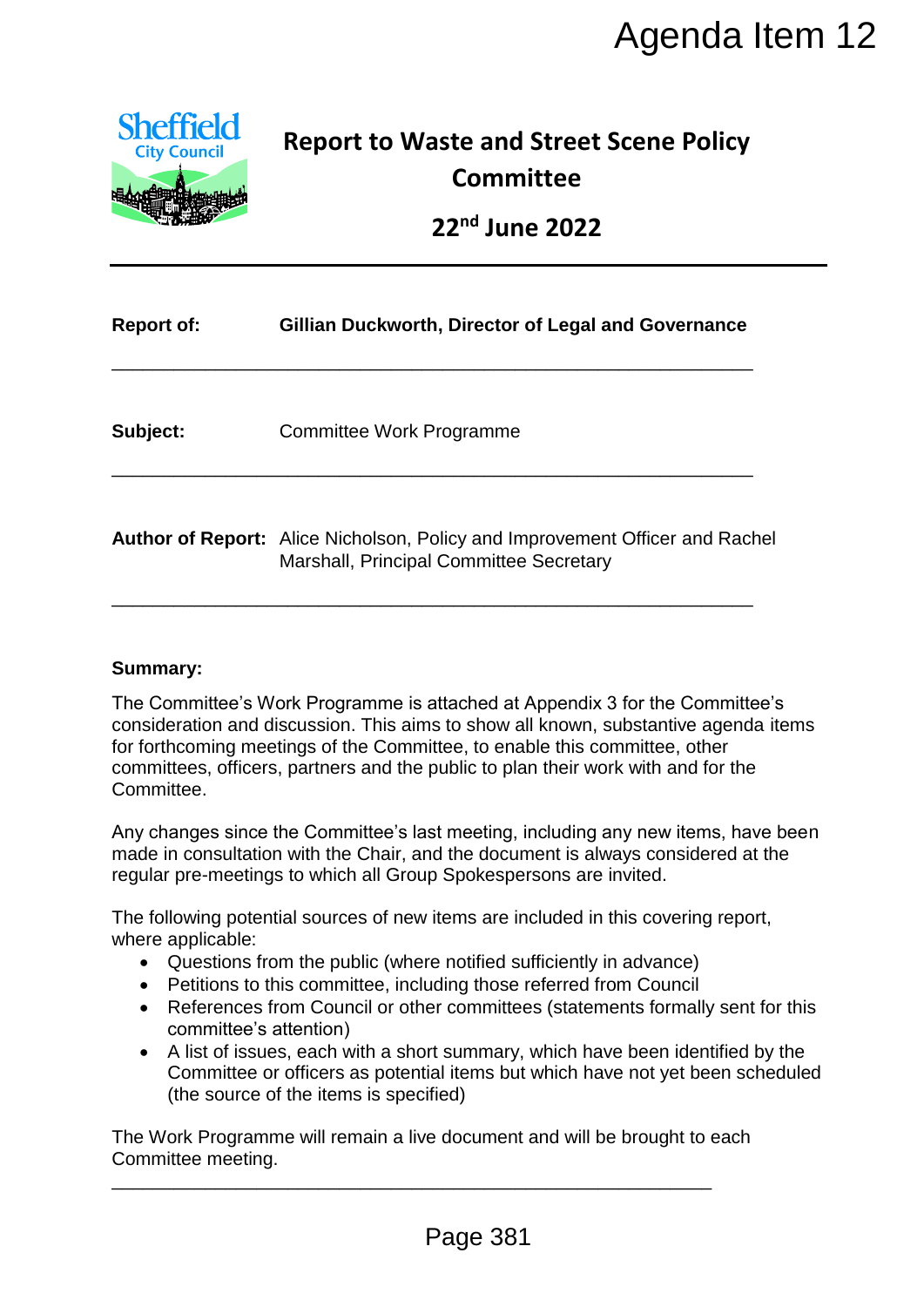### **Type of item:**

| Reviewing of existing policy            |   |
|-----------------------------------------|---|
| Informing the development of new policy |   |
| Statutory consultation                  |   |
| Performance / budget monitoring report  |   |
| Briefing paper for the Committee        |   |
| Other                                   | X |

### **Recommendations:**

- 1. That, with reference to issues raised in this report, consideration be given to any further additions or adjustments to the work programme presented at Appendix 3.
- 2. That the committee's work programme as set out in Appendix 3 be agreed.
- 3. That consideration be given to any further issues to be explored by officers for inclusion in part 6 of the next work programme report, for potential addition to the work programme

### **Background Papers:**

**Category of Report:** OPEN

### **COMMITTEE WORK PROGRAMME**

#### **1.0 Prioritisation**

1.1 For practical reasons this committee has a limited amount of time each year in which to conduct its formal business. The Committee will need to prioritise firmly in order that formal meetings are used primarily for business requiring formal decisions, or which for other reasons it is felt must be conducted in a formal setting.

1.2 In order to ensure that prioritisation is effectively done, on the basis of evidence and informed advice, Members should usually avoid adding items to the work programme which do not already appear:

- In the draft work programme in Appendix 3 due to the discretion of the chair; or
- within the body of this report accompanied by a suitable amount of information.

### **2.0 Member engagement, learning and policy development outside of Committee**

2.1 Subject to the capacity and availability of councillors and officers, there are a range of ways in which Members can explore subjects, monitor information and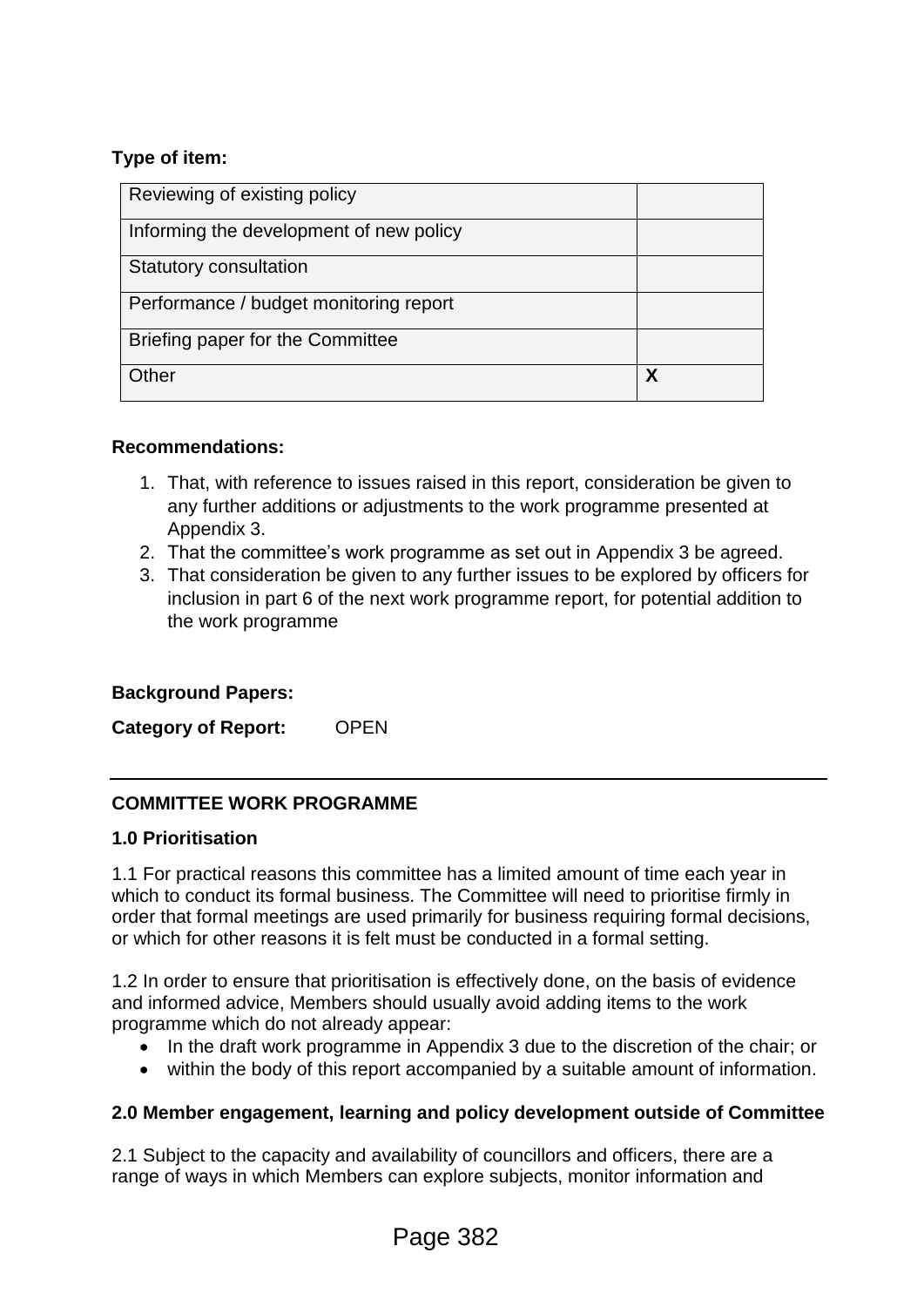develop their ideas about forthcoming decisions outside of formal meetings. Appendix 2 is an example 'menu' of some of the ways this could be done. It is entirely appropriate that member development, exploration and policy development should in many cases take place in a private setting, to allow members to learn and formulate a position in a neutral space before bringing the issue into the public domain at a formal meeting.

2.2 Training & Skills Development - Induction programme for this committee.

| <b>Title</b>        | <b>Description &amp; Format</b>                        | Date              |
|---------------------|--------------------------------------------------------|-------------------|
| Introduction to     | Each HoS presents an overview of their                 | TBA as soon as    |
| <b>Street Scene</b> | service & key officers                                 | practicable       |
| & Regulation        | Overview including key forthcoming                     |                   |
|                     | decisions, risks and issues                            |                   |
| Site Visits to      | Visit to the Energy Recycling Facility                 | <b>TBA</b>        |
| key areas           |                                                        |                   |
| Contract            | Bitesize insight into the Streets Ahead and            | <b>TBA</b>        |
| Insight             | Waste contract                                         |                   |
| Licensing           | Training on Private Hire and Hackney                   | (June)            |
| Policy              | Licensing*                                             |                   |
|                     | Training on Sex Establishment Licensing*               | (Before November) |
|                     |                                                        |                   |
|                     | *All Licensing Committee are required to complete this |                   |
|                     | and recommend that W&SS Cttee Members do the<br>same   |                   |
|                     |                                                        |                   |

### **3.0 Public Questions**

3.1 Any public questions to this meeting are listed here with officer commentary as appropriate:

1.

 $\mathcal{P}$ 

### **4.0 Petitions**

4.1 Any Petitions to this meeting are listed here with officer commentary as appropriate:

1. 2. 3.

### **5.0 References from Council or other Committees**

5.1 Any references sent to this Committee by Council or other committees since the last meeting are listed here, with officer commentary as appropriate: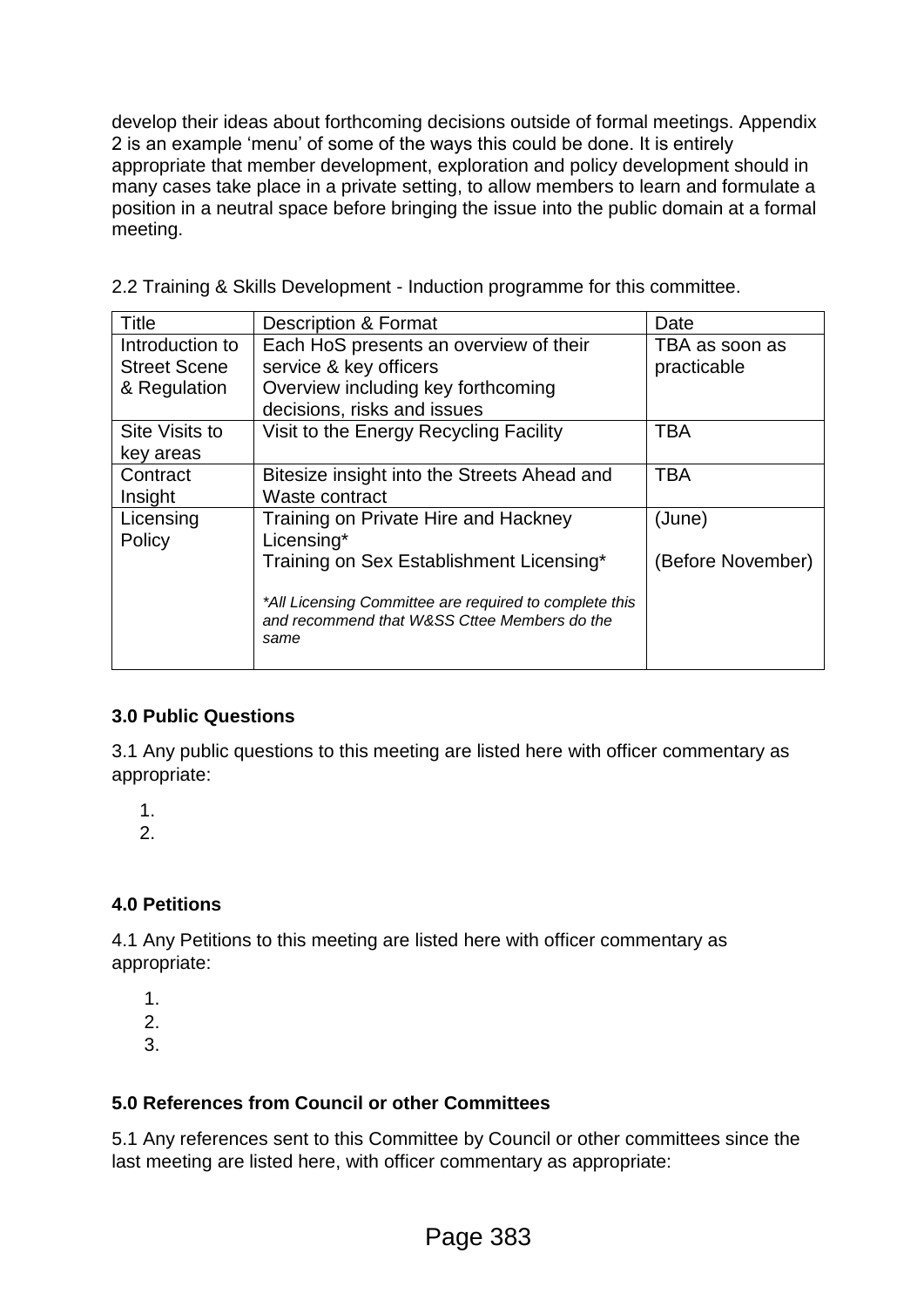- 1. Public Question at Council 01/06/2022: Taxi Matters CAZ and Licensing Policy (?) – this Policy Committee and/or Transport, Regeneration & Climate – refer to S&R?
- 2. Petition at Council 01/06/2022: Sheldon Road (highway maintenance/street trees) – this Policy Committee and/or Transport, Regeneration & Climate
- 3.

### **6.0 List of other potential items not yet included in the work programme**

6.1 The following issues have recently been identified by the Committee, its Chair or officers as potential items but have not yet been added to the proposed work programme. If a Councillor raises an idea in a meeting and the committee agrees under recommendation 3 that this should be explored, it will appear either in the work programme or in this section of the report at the committee's next meeting, at the discretion of the Chair.

| <b>Topic</b>                                             | [delete as appropriate from this column]                                                                                                                             |
|----------------------------------------------------------|----------------------------------------------------------------------------------------------------------------------------------------------------------------------|
| <b>Description</b>                                       |                                                                                                                                                                      |
| Lead Officer/s                                           |                                                                                                                                                                      |
| Item suggested by                                        | Officer, Member, Committee, partners, public question, petition etc                                                                                                  |
| <b>Type of item</b>                                      | <b>Decision</b><br>$\bullet$<br>Referral to decision-maker<br>٠<br>Pre-decision (policy development)<br>$\bullet$<br>Post-decision (service performance/ monitoring) |
| (re: decisions)                                          |                                                                                                                                                                      |
| <b>Prior member</b>                                      |                                                                                                                                                                      |
| engagement/                                              |                                                                                                                                                                      |
| development                                              |                                                                                                                                                                      |
| required<br>(with reference to options<br>in Appendix 1) |                                                                                                                                                                      |
| (re: decisions)                                          |                                                                                                                                                                      |
| <b>Public</b>                                            |                                                                                                                                                                      |
| Participation/                                           |                                                                                                                                                                      |
| <b>Engagement</b>                                        |                                                                                                                                                                      |
| approach                                                 |                                                                                                                                                                      |
| (with reference to toolkit<br>in Appendix 2)             |                                                                                                                                                                      |
| <b>Final decision-</b>                                   | This Cttee<br>$\bullet$                                                                                                                                              |
| maker (& date)                                           | Another Cttee (eg S&R)<br>$\bullet$<br><b>Full Council</b><br>٠<br>Officer<br>$\bullet$                                                                              |
| <b>Lead Officer</b>                                      |                                                                                                                                                                      |
| Commentary                                               |                                                                                                                                                                      |

### **Appendix 1 – Menu of options for member engagement, learning and development prior to a formal decision**

Members should give early consideration to the degree of pre-work needed before an item appears on a formal agenda.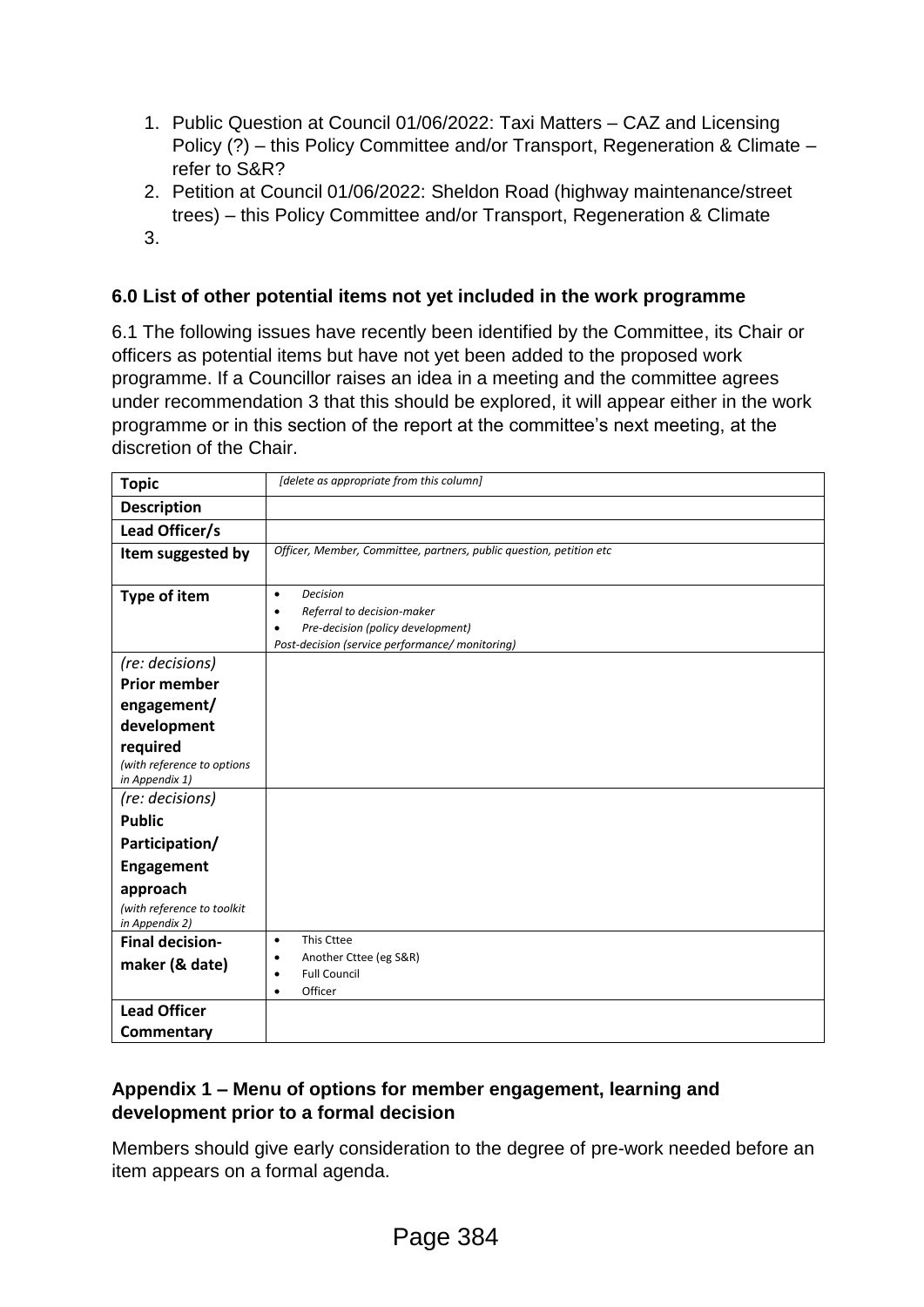All agenda items will anyway be supported by the following:

- Discussion well in advance as part of the work programme item at Pre-agenda meetings. These take place in advance of each formal meeting, before the agenda is published and they consider the full work programme, not just the immediate forthcoming meeting. They include the Chair, Vice Chair and all Group Spokespersons from the committee, with officers
- Discussion and, where required, briefing by officers at pre-committee meetings in advance of each formal meeting, after the agenda is published. These include the Chair, Vice Chair and all Group Spokespersons from the committee, with officers.
- Work Programming items on each formal agenda, as part of an annual and ongoing work programming exercise
- Full officer report on a public agenda, with time for a public discussion in committee
- Officer meetings with Chair & VC as representatives of the committee, to consider addition to the draft work programme, and later to inform the overall development of the issue and report, for the committee's consideration.

The following are examples of some of the optional ways in which the committee may wish to ensure that they are sufficiently engaged and informed prior to taking a public decision on a matter. In all cases the presumption is that these will take place in private, however some meetings could happen in public or eg be reported to the public committee at a later date.

These options are presented in approximately ascending order of the amount of resources needed to deliver them. Members must prioritise carefully, in consultation with officers, which items require what degree of involvement and information in advance of committee meetings, in order that this can be delivered within the officer capacity available.

The majority of items cannot be subject to the more involved options on this list, for reasons of officer capacity.

- Written briefing for the committee or all members (email)
- All-member newsletter (email)
- Requests for information from specific outside bodies etc.
- All-committee briefings (private or, in exceptional cases, in-committee)
- All-member briefing (virtual meeting)
- Facilitated policy development workshop (potential to invite external experts / public, see appendix 2)
- Site visits (including to services of the council)
- Task and Finish group (one at a time, one per cttee)

Furthermore, a range of public participation and engagement options are available to inform Councillors, see appendix 2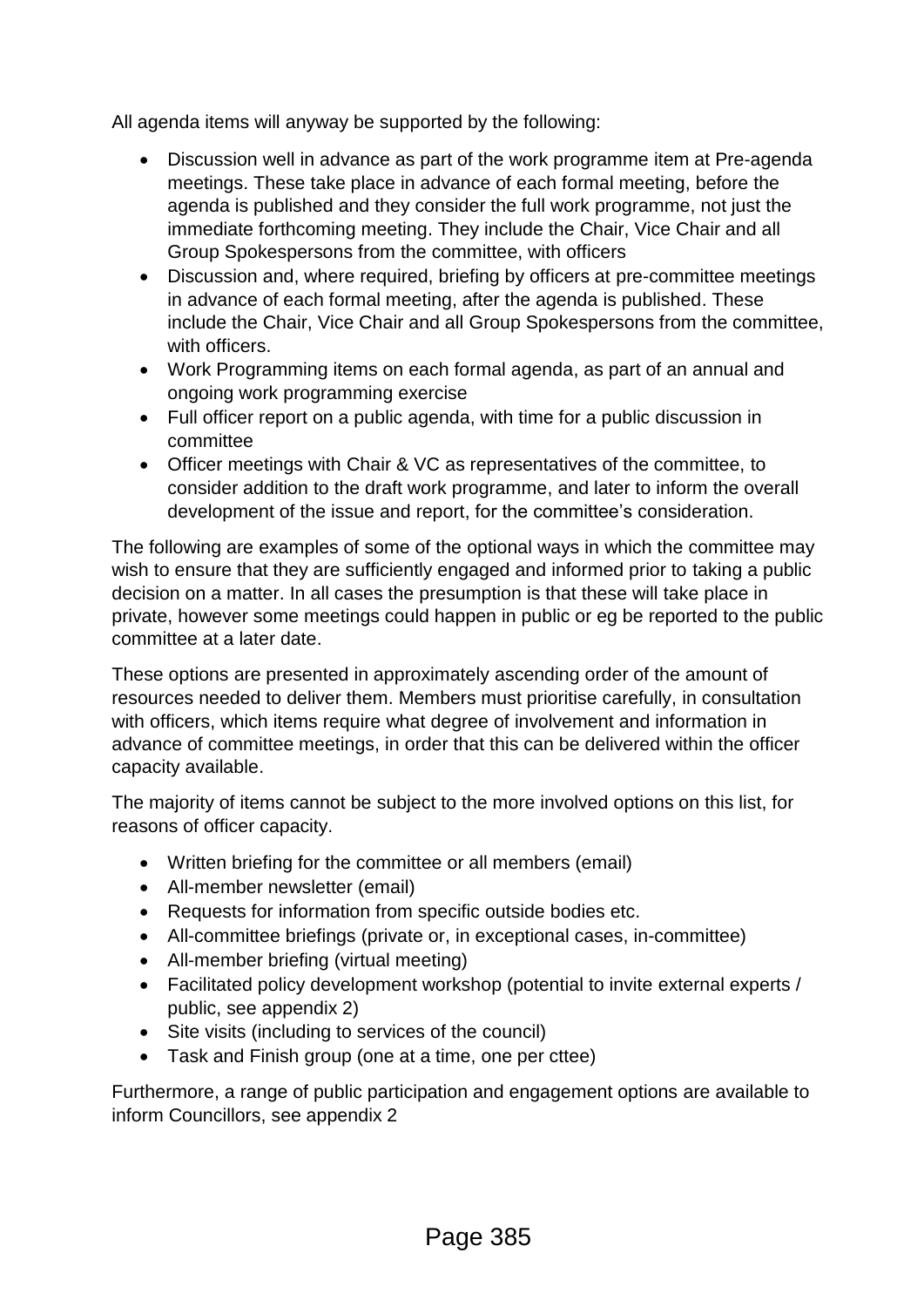## **Appendix 2 – Public engagement and participation toolkit**

Toolkit to follow.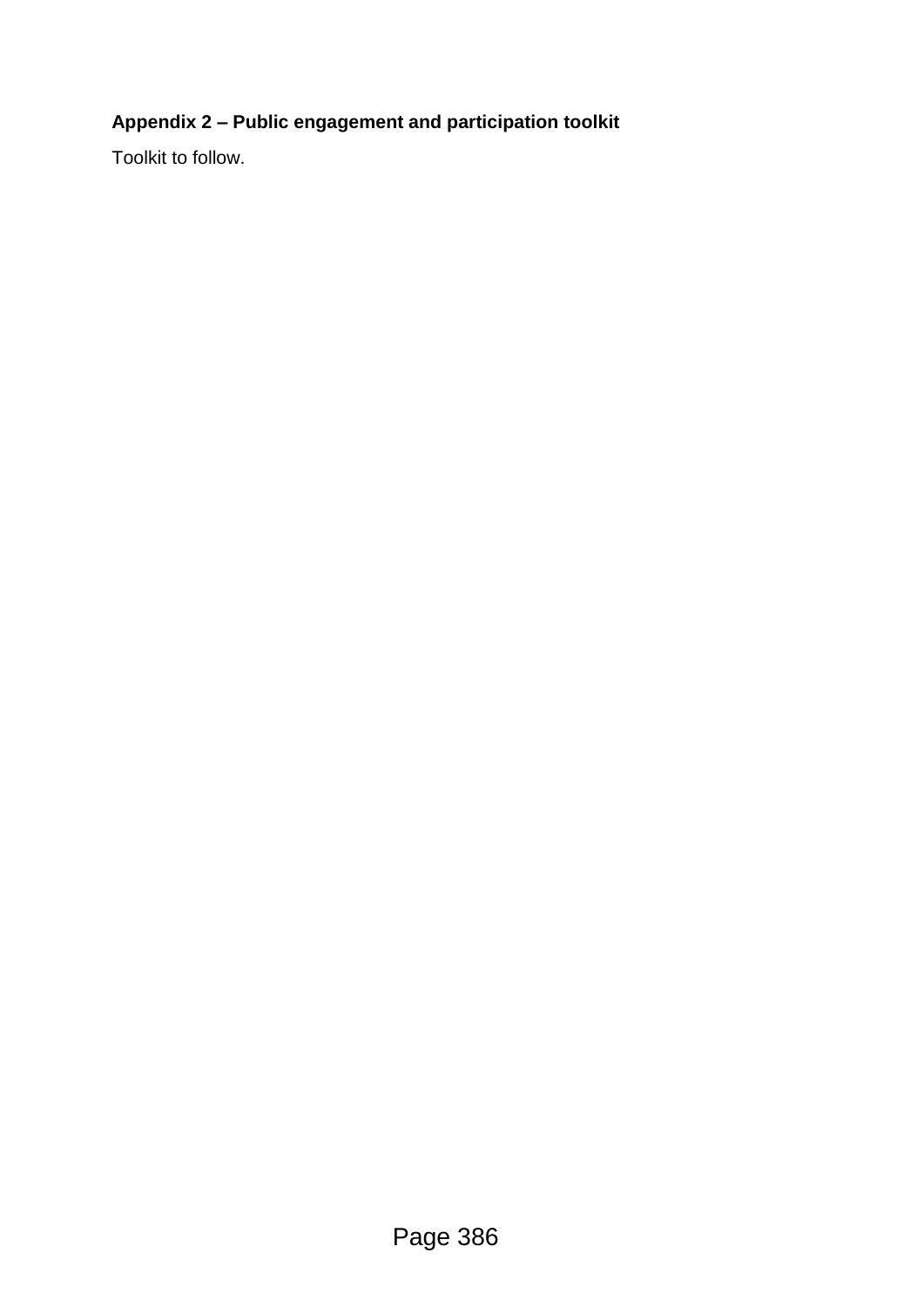#### **Appendix 3 – Work Programme**

| Meeting 1         | 22 June 2022 @ 10am                                                                                                                                                                        |                                      |                                                                                                                                                                                                           |                                                                                                                                  |                                                                                                                              |                                                                                                                                                                                      |
|-------------------|--------------------------------------------------------------------------------------------------------------------------------------------------------------------------------------------|--------------------------------------|-----------------------------------------------------------------------------------------------------------------------------------------------------------------------------------------------------------|----------------------------------------------------------------------------------------------------------------------------------|------------------------------------------------------------------------------------------------------------------------------|--------------------------------------------------------------------------------------------------------------------------------------------------------------------------------------|
| <b>Topic</b>      | <b>Description</b>                                                                                                                                                                         | Lead<br>Officer/s                    | Type of item<br><b>Decision</b><br>$\bullet$<br>Referral to decision-<br>$\bullet$<br>maker<br>Pre-decision (policy<br>development)<br>Post-decision (service<br>$\bullet$<br>performance/<br>monitoring) | (re: decisions)<br><b>Prior member</b><br>engagement/<br>development<br>required<br>(with reference to options in<br>Appendix 1) | (re: decisions)<br><b>Public</b><br>Participation/<br>Engagement<br>approach<br>(with reference to toolkit in<br>Appendix 2) | <b>Final decision-</b><br>maker (& date)<br>This Cttee<br>$\bullet$<br>Another Cttee (eg<br>$\bullet$<br><b>S&amp;R)</b><br><b>Full Council</b><br>$\bullet$<br>Officer<br>$\bullet$ |
| Item 1            | Food Waste Trial                                                                                                                                                                           | Gillian<br>Charters                  | Decision                                                                                                                                                                                                  | Written briefing for<br>the committee or all<br>members                                                                          |                                                                                                                              | This Cttee                                                                                                                                                                           |
| Item <sub>2</sub> | Plan for 500k budget<br>amendment for Street<br>Scene improvements                                                                                                                         | lan<br>Ashmore                       | Decision                                                                                                                                                                                                  | Written briefing for<br>the committee or all<br>members                                                                          |                                                                                                                              | This Cttee                                                                                                                                                                           |
| Item 4            | Review of Private Hire and<br>Hackney Carriage Driver<br>Policy                                                                                                                            | Claire<br>Bower /<br>Craig<br>Harper | Decision                                                                                                                                                                                                  | <b>Licensing Committee</b><br>briefed prior to<br>consultation<br>22/11/2021                                                     | <b>Public consultation</b>                                                                                                   | This Cttee                                                                                                                                                                           |
| Standing items    | <b>Public Questions/</b><br>$\bullet$<br>Petitions<br>Work Programme<br>$\bullet$<br>[any other committee-<br>$\bullet$<br>specific standing items<br>eg finance or service<br>monitoring] |                                      | <b>Public Question</b><br>$\bullet$<br>and Petition-<br>Part referral<br>from Council x2<br>(?) shared with<br>Transport<br>Work<br>Programme<br>Month 1<br>$\bullet$<br>Monitoring,<br>Financial         |                                                                                                                                  |                                                                                                                              |                                                                                                                                                                                      |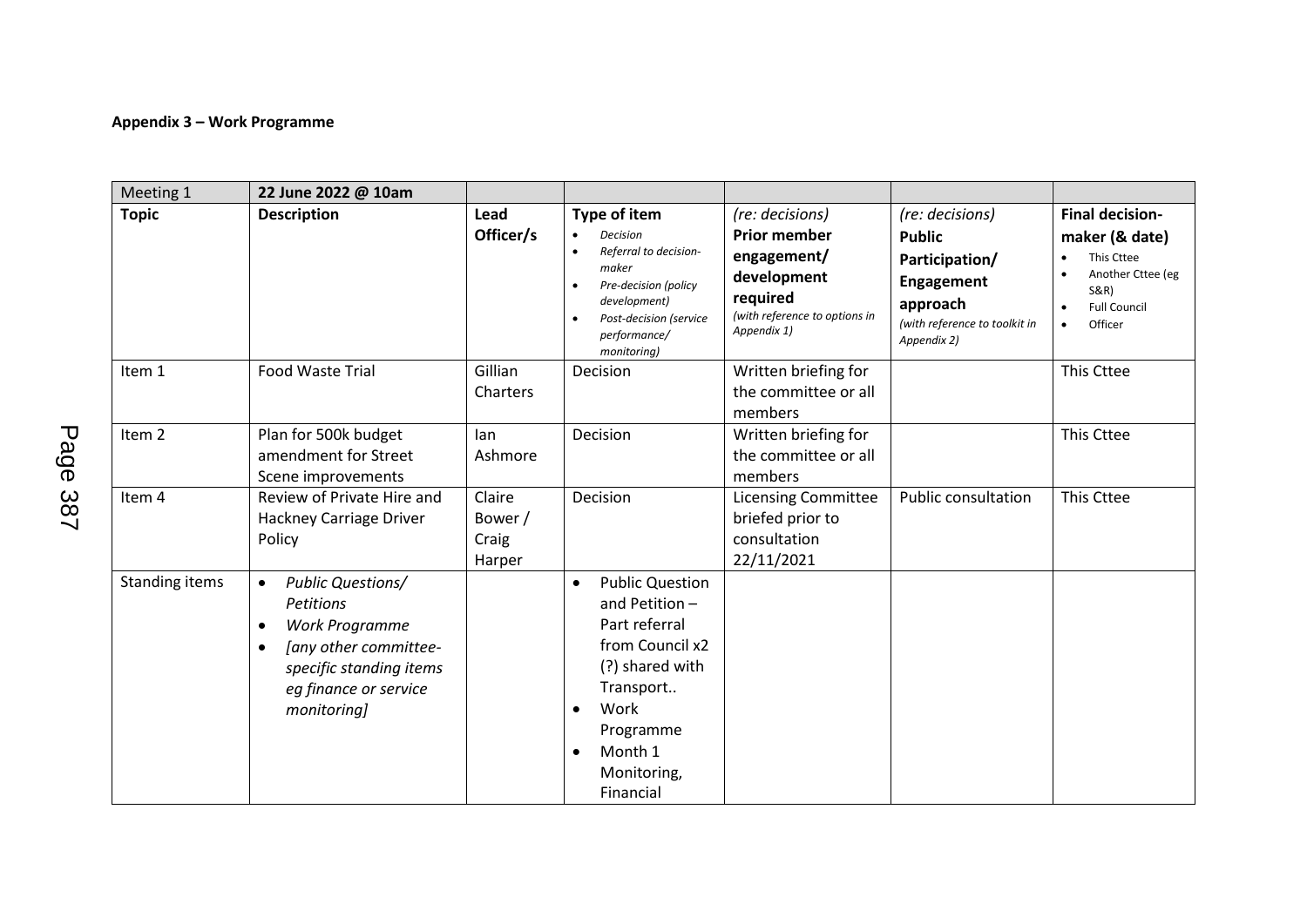|  | Position, and |  |  |
|--|---------------|--|--|
|  | budget        |  |  |
|  | timetable     |  |  |

| Meeting 2         | 28 September 2022 @ 2pm                                                           | Time                                 |                                                                                                                                                                                              |                                                                                                                                  |                                                                                                                              |                                                                                                                                               |
|-------------------|-----------------------------------------------------------------------------------|--------------------------------------|----------------------------------------------------------------------------------------------------------------------------------------------------------------------------------------------|----------------------------------------------------------------------------------------------------------------------------------|------------------------------------------------------------------------------------------------------------------------------|-----------------------------------------------------------------------------------------------------------------------------------------------|
| <b>Topic</b>      | <b>Description</b>                                                                | Lead<br>Officer/s                    | Type of item<br><b>Decision</b><br>$\bullet$<br>Referral to decision-<br>maker<br>Pre-decision (policy<br>development)<br>Post-decision (service<br>$\bullet$<br>performance/<br>monitoring) | (re: decisions)<br><b>Prior member</b><br>engagement/<br>development<br>required<br>(with reference to options in<br>Appendix 1) | (re: decisions)<br><b>Public</b><br>Participation/<br>Engagement<br>approach<br>(with reference to toolkit in<br>Appendix 2) | <b>Final decision-</b><br>maker (& date)<br>This Cttee<br>Another Cttee (eg<br><b>S&amp;R)</b><br><b>Full Council</b><br>Officer<br>$\bullet$ |
| Item 1            | <b>Highway Verge</b><br>Maintenance Policy                                        | Gill<br>Charters                     | Decision                                                                                                                                                                                     | Written briefing for<br>the committee or all<br>members                                                                          | ?                                                                                                                            | This Cttee                                                                                                                                    |
| Item <sub>2</sub> | <b>Future of the Animal</b><br>Kennels                                            | lan<br>Ashmore                       | Decision                                                                                                                                                                                     | Written briefing for<br>the committee or all<br>members                                                                          | ?                                                                                                                            | This Cttee                                                                                                                                    |
| Item 3            | Review of Licensing Fees<br>and Charges                                           | Claire<br><b>Bower</b>               | Decision                                                                                                                                                                                     | Written briefing for<br>the committee or all<br>members                                                                          | <b>Public consultation</b><br>on vehicle and<br>operator fees                                                                | This Cttee                                                                                                                                    |
| Item 4            | Private Hire Vehicle &<br><b>Operator Policy</b>                                  | Claire<br>Bower /<br>Craig<br>Harper | Decision                                                                                                                                                                                     | Written briefing for<br>the committee or all<br>members                                                                          | Public consultation                                                                                                          | This Cttee                                                                                                                                    |
| Item 5            | Hackney Carriage Vehicle<br>Policy                                                | Claire<br>Bower /<br>Craig<br>Harper | Decision                                                                                                                                                                                     | Written briefing for<br>the committee or all<br>members                                                                          | <b>Public consultation</b>                                                                                                   | This Cttee                                                                                                                                    |
| Standing items    | <b>Public Questions/</b><br>$\bullet$<br>Petitions<br>Work Programme<br>$\bullet$ |                                      |                                                                                                                                                                                              |                                                                                                                                  |                                                                                                                              |                                                                                                                                               |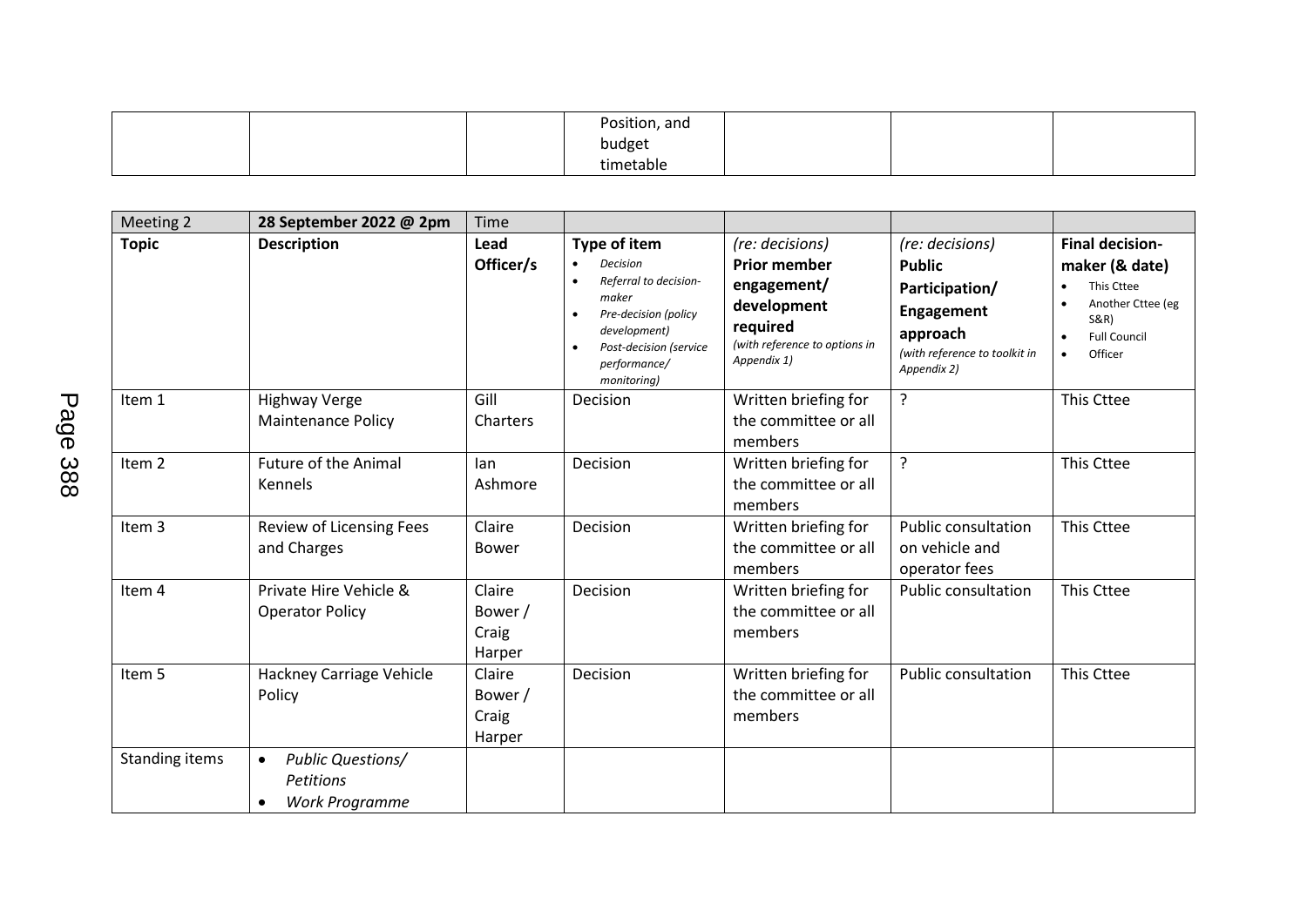| [any other committee-<br>specific standing items<br>eg finance or service |  |  |  |
|---------------------------------------------------------------------------|--|--|--|
| monitoring]                                                               |  |  |  |

| Meeting 3      | 23 November 2022 @2pm                                                                                                                                                                     | Time                                 |                                                                                                                                                                                       |                                                                                                                                  |                                                                                                                              |                                                                                                                                               |
|----------------|-------------------------------------------------------------------------------------------------------------------------------------------------------------------------------------------|--------------------------------------|---------------------------------------------------------------------------------------------------------------------------------------------------------------------------------------|----------------------------------------------------------------------------------------------------------------------------------|------------------------------------------------------------------------------------------------------------------------------|-----------------------------------------------------------------------------------------------------------------------------------------------|
| <b>Topic</b>   | <b>Description</b>                                                                                                                                                                        | Lead<br>Officer/s                    | Type of item<br>Decision<br>$\bullet$<br>Referral to decision-<br>maker<br>Pre-decision (policy<br>development)<br>Post-decision (service<br>$\bullet$<br>performance/<br>monitoring) | (re: decisions)<br><b>Prior member</b><br>engagement/<br>development<br>required<br>(with reference to options in<br>Appendix 1) | (re: decisions)<br><b>Public</b><br>Participation/<br>Engagement<br>approach<br>(with reference to toolkit in<br>Appendix 2) | <b>Final decision-</b><br>maker (& date)<br>This Cttee<br>Another Cttee (eg<br><b>S&amp;R)</b><br><b>Full Council</b><br>Officer<br>$\bullet$ |
| Item 1         | <b>Street Tree Community</b><br><b>Planting Scheme</b>                                                                                                                                    | Gill<br>Charters                     | Decision                                                                                                                                                                              | Written briefing for<br>the committee or all<br>members                                                                          | <b>Street Tree</b><br>Partnership                                                                                            | This Cttee                                                                                                                                    |
| Item 2         | Sex Establishment Policy                                                                                                                                                                  | Claire<br>Bower /<br>Shimla<br>Finch | Decision                                                                                                                                                                              | Written briefing for<br>the committee or all<br>members                                                                          | <b>Public consultation</b>                                                                                                   | This Cttee                                                                                                                                    |
| Standing items | <b>Public Questions/</b><br>$\bullet$<br><b>Petitions</b><br>Work Programme<br>٠<br>[any other committee-<br>$\bullet$<br>specific standing items<br>eg finance or service<br>monitoring] |                                      |                                                                                                                                                                                       |                                                                                                                                  |                                                                                                                              |                                                                                                                                               |

| Meeting 4    | 21 December 2022 @2pm | Time      |                 |                 |                        |                        |
|--------------|-----------------------|-----------|-----------------|-----------------|------------------------|------------------------|
| <b>Topic</b> | <b>Description</b>    | Lead      | Type of item    | (re: decisions) | <i>(re: decisions)</i> | <b>Final decision-</b> |
|              |                       | Officer/s | <b>Decision</b> |                 |                        | maker (& date)         |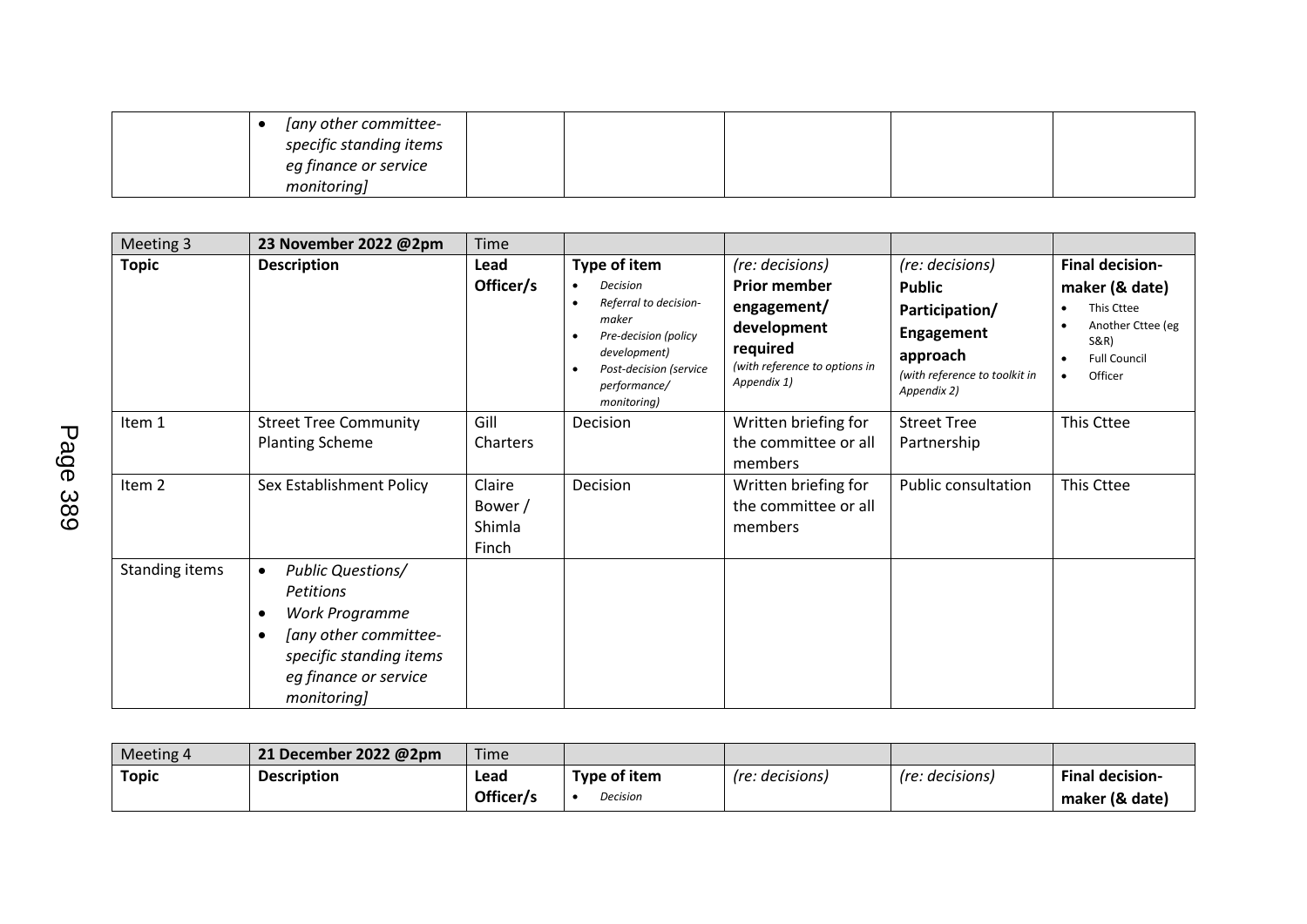|                |                                                                                                                                                                  | $\bullet$<br>٠ | Referral to decision-<br>maker<br>Pre-decision (policy<br>development)<br>Post-decision (service<br>performance/<br>monitoring) | <b>Prior member</b><br>engagement/<br>development<br>required<br>(with reference to options in<br>Appendix 1) | <b>Public</b><br>Participation/<br>Engagement<br>approach<br>(with reference to toolkit in<br>Appendix 2) | This Cttee<br>Another Cttee (eg<br>S&R)<br><b>Full Council</b><br>Officer |
|----------------|------------------------------------------------------------------------------------------------------------------------------------------------------------------|----------------|---------------------------------------------------------------------------------------------------------------------------------|---------------------------------------------------------------------------------------------------------------|-----------------------------------------------------------------------------------------------------------|---------------------------------------------------------------------------|
| Item 1         |                                                                                                                                                                  |                |                                                                                                                                 |                                                                                                               |                                                                                                           |                                                                           |
| Item 2         |                                                                                                                                                                  |                |                                                                                                                                 |                                                                                                               |                                                                                                           |                                                                           |
| Standing items | <b>Public Questions/</b><br>$\bullet$<br>Petitions<br>Work Programme<br>[any other committee-<br>specific standing items<br>eg finance or service<br>monitoring] |                |                                                                                                                                 |                                                                                                               |                                                                                                           |                                                                           |

| Meeting 5      | 15 February 2023 @2pm                                                                                                           | Time              |                                                                                                                                                                                                           |                                                                                                                                  |                                                                                                                              |                                                                                                                       |
|----------------|---------------------------------------------------------------------------------------------------------------------------------|-------------------|-----------------------------------------------------------------------------------------------------------------------------------------------------------------------------------------------------------|----------------------------------------------------------------------------------------------------------------------------------|------------------------------------------------------------------------------------------------------------------------------|-----------------------------------------------------------------------------------------------------------------------|
| <b>Topic</b>   | <b>Description</b>                                                                                                              | Lead<br>Officer/s | Type of item<br><b>Decision</b><br>$\bullet$<br>Referral to decision-<br>$\bullet$<br>maker<br>Pre-decision (policy<br>$\bullet$<br>development)<br>Post-decision (service<br>performance/<br>monitoring) | (re: decisions)<br><b>Prior member</b><br>engagement/<br>development<br>required<br>(with reference to options in<br>Appendix 1) | (re: decisions)<br><b>Public</b><br>Participation/<br>Engagement<br>approach<br>(with reference to toolkit in<br>Appendix 2) | <b>Final decision-</b><br>maker (& date)<br>This Cttee<br>Another Cttee (eg<br>S&R)<br><b>Full Council</b><br>Officer |
| Item 1         |                                                                                                                                 |                   |                                                                                                                                                                                                           |                                                                                                                                  |                                                                                                                              |                                                                                                                       |
| Item 2         |                                                                                                                                 |                   |                                                                                                                                                                                                           |                                                                                                                                  |                                                                                                                              |                                                                                                                       |
| Standing items | <b>Public Questions/</b><br>$\bullet$<br><b>Petitions</b><br>Work Programme<br>[any other committee-<br>specific standing items |                   |                                                                                                                                                                                                           |                                                                                                                                  |                                                                                                                              |                                                                                                                       |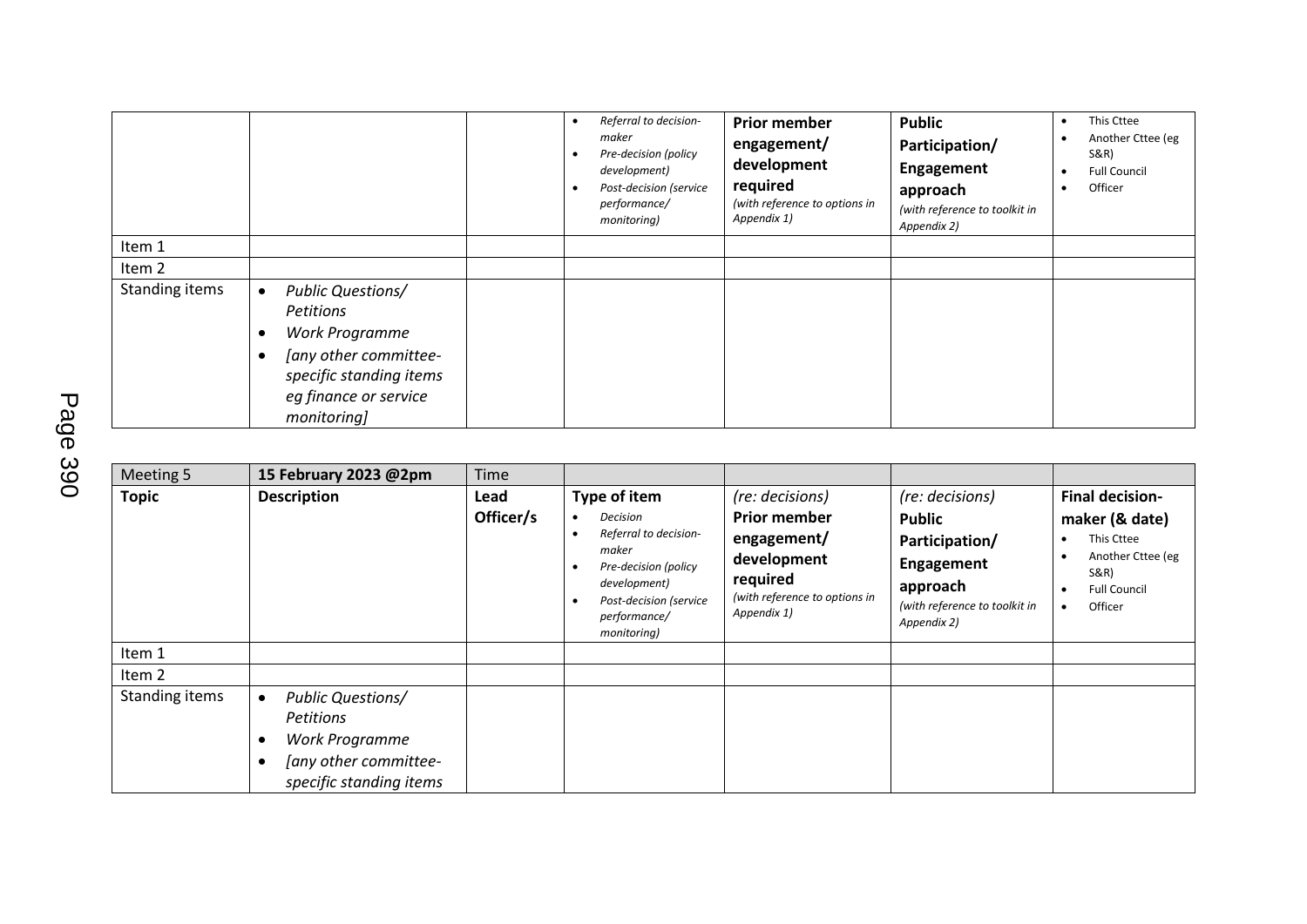| or |  |  |  |
|----|--|--|--|
|    |  |  |  |

| Meeting 6      | 22 March 2023 @10am                                                                                                                                                                               | <b>Time</b>       |                                                                                                                                                             |                                                                                                                                  |                                                                                                                                     |                                                                                                                       |
|----------------|---------------------------------------------------------------------------------------------------------------------------------------------------------------------------------------------------|-------------------|-------------------------------------------------------------------------------------------------------------------------------------------------------------|----------------------------------------------------------------------------------------------------------------------------------|-------------------------------------------------------------------------------------------------------------------------------------|-----------------------------------------------------------------------------------------------------------------------|
| <b>Topic</b>   | <b>Description</b>                                                                                                                                                                                | Lead<br>Officer/s | Type of item<br>Decision<br>Referral to decision-<br>maker<br>Pre-decision (policy<br>development)<br>Post-decision (service<br>performance/<br>monitoring) | (re: decisions)<br><b>Prior member</b><br>engagement/<br>development<br>required<br>(with reference to options in<br>Appendix 1) | (re: decisions)<br><b>Public</b><br>Participation/<br><b>Engagement</b><br>approach<br>(with reference to toolkit in<br>Appendix 2) | <b>Final decision-</b><br>maker (& date)<br>This Cttee<br>Another Cttee (eg<br>S&R)<br><b>Full Council</b><br>Officer |
| Item 1         |                                                                                                                                                                                                   |                   |                                                                                                                                                             |                                                                                                                                  |                                                                                                                                     |                                                                                                                       |
| Item 2         |                                                                                                                                                                                                   |                   |                                                                                                                                                             |                                                                                                                                  |                                                                                                                                     |                                                                                                                       |
| Standing items | <b>Public Questions/</b><br>$\bullet$<br><b>Petitions</b><br>Work Programme<br>$\bullet$<br>[any other committee-<br>$\bullet$<br>specific standing items<br>eg finance or service<br>monitoring] |                   |                                                                                                                                                             |                                                                                                                                  |                                                                                                                                     |                                                                                                                       |

| Items which the committee have agreed to add to an agenda, but for which no date is yet set. |                    |                   |                                                                                                                                                                                                                  |                               |                                                                                                               |                                                                                                                                  |  |  |
|----------------------------------------------------------------------------------------------|--------------------|-------------------|------------------------------------------------------------------------------------------------------------------------------------------------------------------------------------------------------------------|-------------------------------|---------------------------------------------------------------------------------------------------------------|----------------------------------------------------------------------------------------------------------------------------------|--|--|
| <b>Topic</b>                                                                                 | <b>Description</b> | Lead<br>Officer/s | Type of item<br>(re: decisions)<br><b>Prior member</b><br>Decision<br>Referral to decision-<br>engagement/<br>maker<br>development<br>Pre-decision (policy<br>required<br>development)<br>Post-decision (service | (with reference to options in | (re: decisions)<br><b>Public</b><br>Participation/<br>Engagement<br>approach<br>(with reference to toolkit in | <b>Final decision-</b><br>maker (& date)<br>This Cttee<br>Another Cttee (eg<br><b>S&amp;R)</b><br><b>Full Council</b><br>Officer |  |  |
| Item 1                                                                                       |                    |                   | performance/<br>monitoring)                                                                                                                                                                                      | Appendix 1)                   | Appendix 2)                                                                                                   |                                                                                                                                  |  |  |